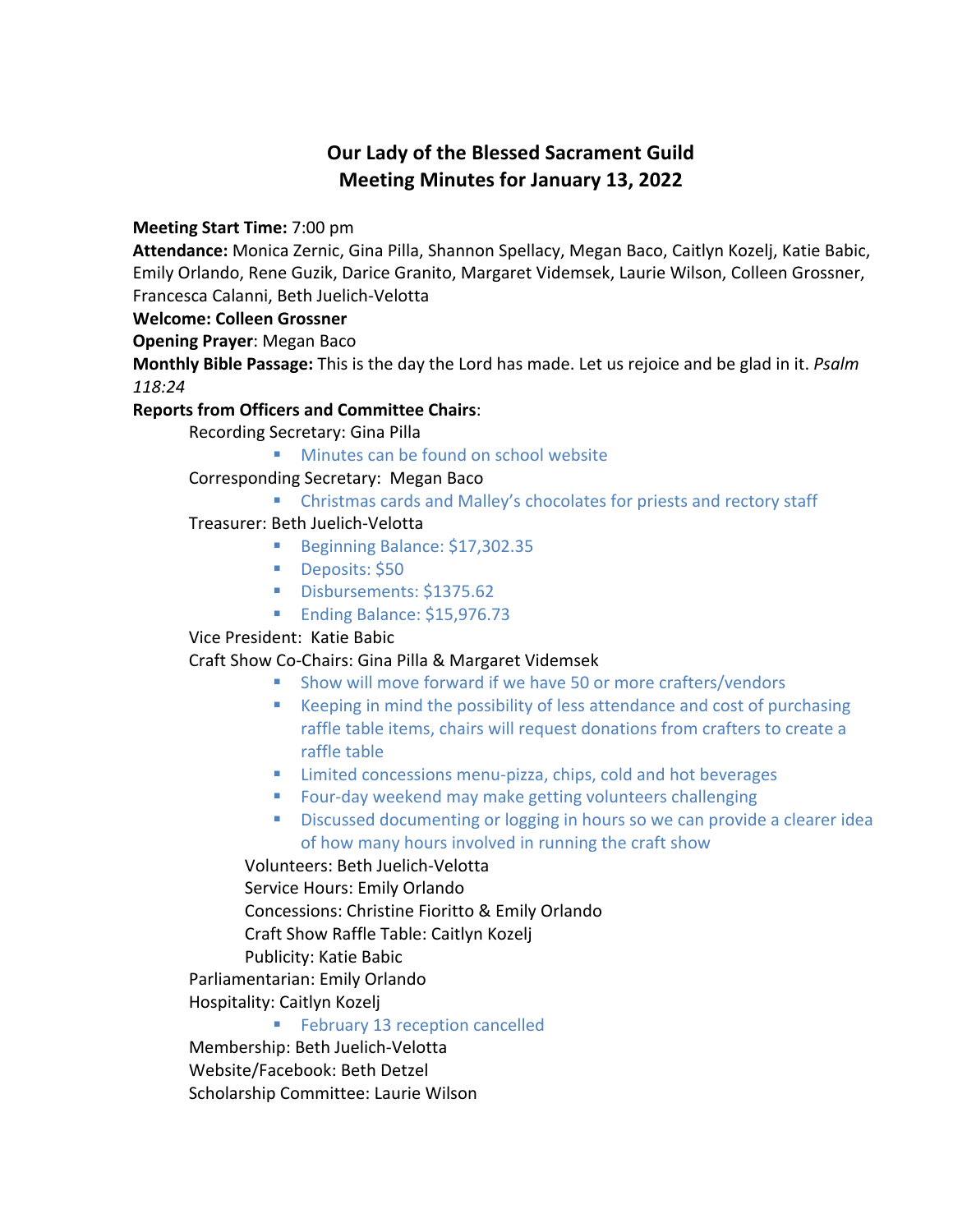### Teacher Liaisons: Nancy Dulzer & Michele Longano

- Preparing for Catholic Schools Week
- **Thank you to Ladies Guild for holiday gifts**
- Map Testing

#### **Old Business**:

- Christmas gathering and Providence House collection –so grateful for our donations!
	- Past, Present, and Future Ladies Guild Mass lovely!
		- o Thanks to all who took part and attended!
		- o Board members at doors and poster displayed, no reception due to Covid
- SPB Town Hall (Jan 10): LG update, along with various ministries, finance, school, etc.

### **New Business**:

- Future of LG Brainstorming!
	- Attendees were given post it notes to write down their ideas
	- Ideas then placed on large wall posters with the focus areas for the Ladies Guild
		- What low-cost activities could we plan with a focus on faith?
		- What low-cost activities could we plan with a focus on fellowship?
		- What low-cost activities could we plan with a focus on service?
		- What programs for women do you think are missing in our parish?
	- Many ideas emerged from this informative and creative brainstorming session
	- **Discussion will continue at the February meeting**
	- Brainstorming ideas are included at the end of the meeting minutes

### **Dress Down Passes**

**Closing Prayer**: Katie Babic **Next Meeting**: Thursday, February 10 at 7:30 pm in Parlor Room Respectfully Submitted by Gina Pilla

#### Brainstorming Ideas

### Fellowship

- Wine and cheese socials throughout the year, monthly wine social (with no agenda)
- Summer social event
- Game night (2)
- Cooking/baking recipe exchange
- Potluck dinner, themes (2)
- Fish fry Lent
- Gatherings outside of parish for meeting days
- Encourage fellowship after meetings maybe move meetings to 7pm to have a bit more time after
- Meet outdoors, various locations to socialize
- Fall/spring walk and talk
- Post LG meeting social outing
- Book club (general or faith) (2)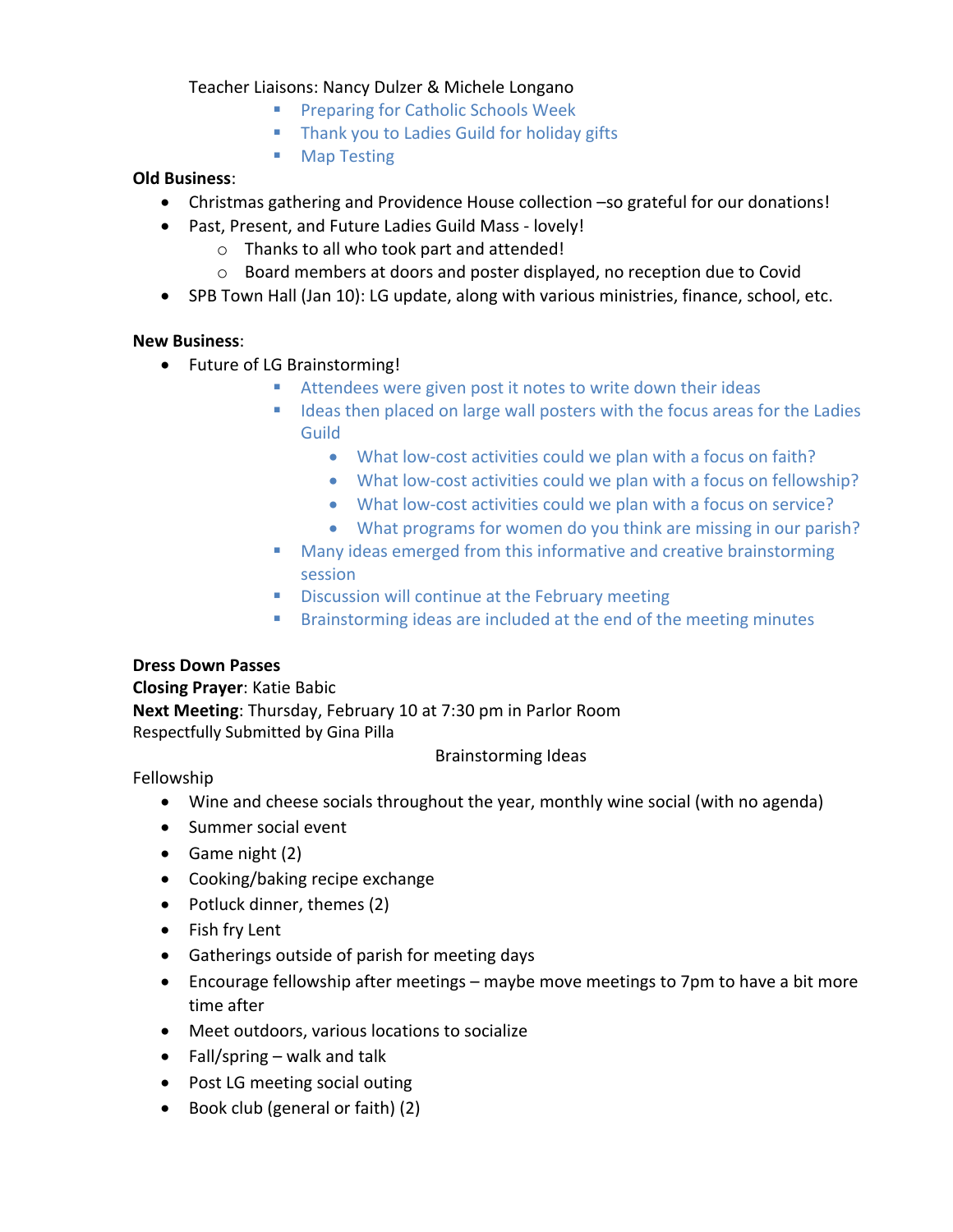- Knitting club monthly
- Bowling outing
- Paint night
- Mini retreats maybe once a quarter that are prayerful

#### Service

- Ronald McDonald House- cook meal
- Hospice visit
- Making cards (get well, isolated, sick, elderly, covid)
- Nursing home visit
- Window visit to sick
- Create Blessing bags
- Join Helping Hands in prepping and/or delivering meals, once a week, or month, 2-3 LG members each time
- Local group volunteer opportunities organized by LG
- How to target more PSR families?
- Service Night again for parishioners to help
- Gather donations
- Work as a group to organize and dole out to designated group
- Team up with another ministry
- Blanket making for Humane Society
- Ask Helping Hands if there is work that they can farm out to us…food prep, shopping etc
- Parish-wide, school-wide service day: start Saturday morning with large group prayer together, then fan out to different locations for service, return for pizza, t-shirts maybe, signup Genius
- Rake leaves
- Make sandwiches for homeless

#### Faith

- Once a month, a group Adoration hour (2)
- One-hour weekly prayer time in chapel
- More regular gathering for prayer together, meet in chapel
- Labyrinth prayer@ Euclid Shrine or Ursuline campus
- Visiting multiple shrines
- Easter egg hunt
- Bible study, could be virtual (2)
- 3pm Friday Divine Mercy Chaplet
- Stations of Cross at Shrine

Programs for Women